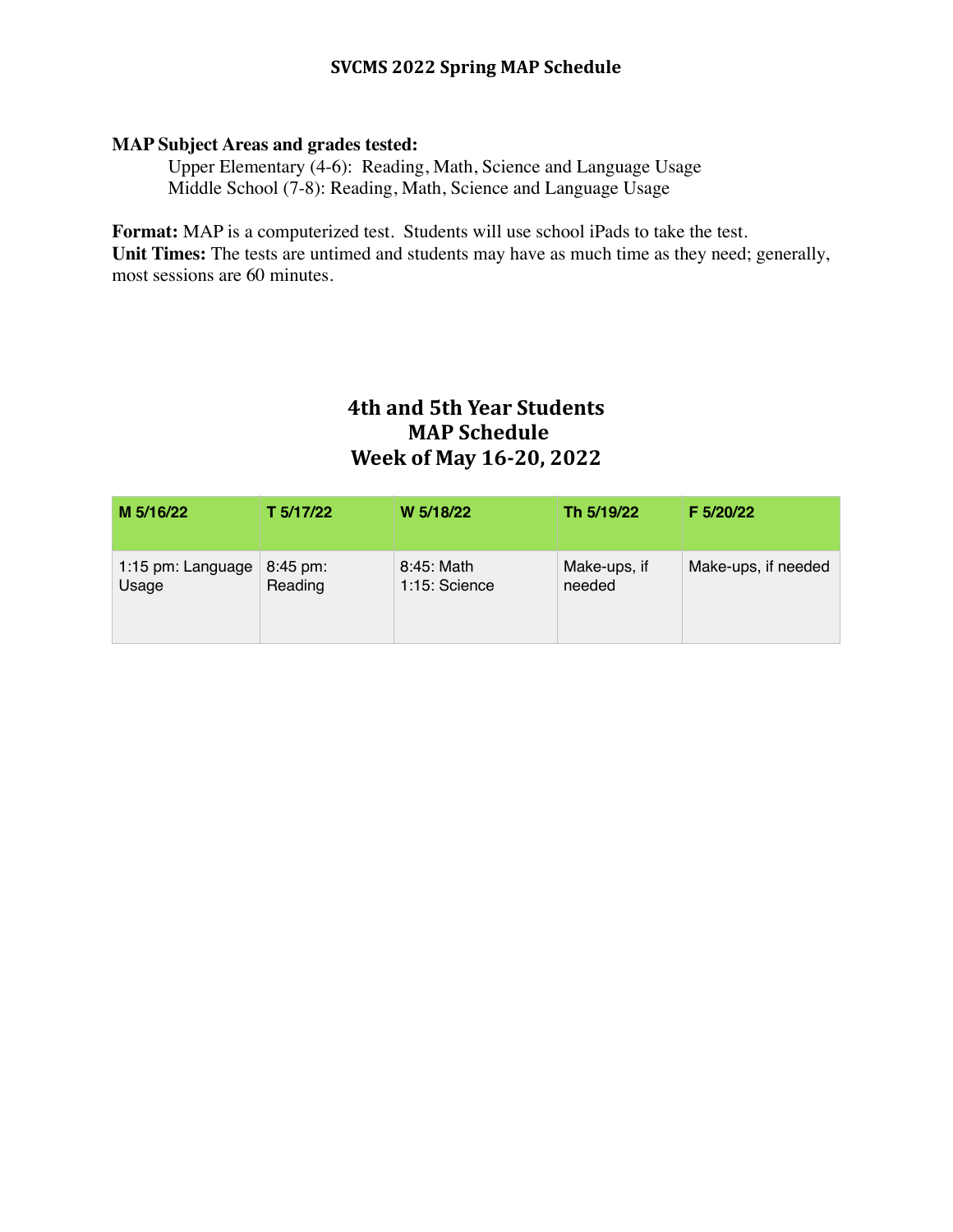## **SVCMS 2022 Spring MAP Schedule**

#### **MAP Subject Areas and grades tested:**

Upper Elementary (4-6): Reading, Math, Science and Language Usage Middle School (7-8): Reading, Math, Science and Language Usage

**Format:** MAP is a computerized test. Students will use school iPads to take the test.

Unit Times: The tests are untimed and students may have as much time as they need; generally, most sessions are 60 minutes.

# **6th Years Students MAP** Schedule **Week of May 9th-May 13th**

| M 5/9/22 | T 5/10/22           | W 5/11/22     | Th 5/12/22   | F 5/13/22    |
|----------|---------------------|---------------|--------------|--------------|
| N/A      | 8:45: Math          | 8:45: Reading | Make-ups, if | Make-ups, if |
|          | 1:15: Language Arts | 1:15: Science | needed       | needed       |